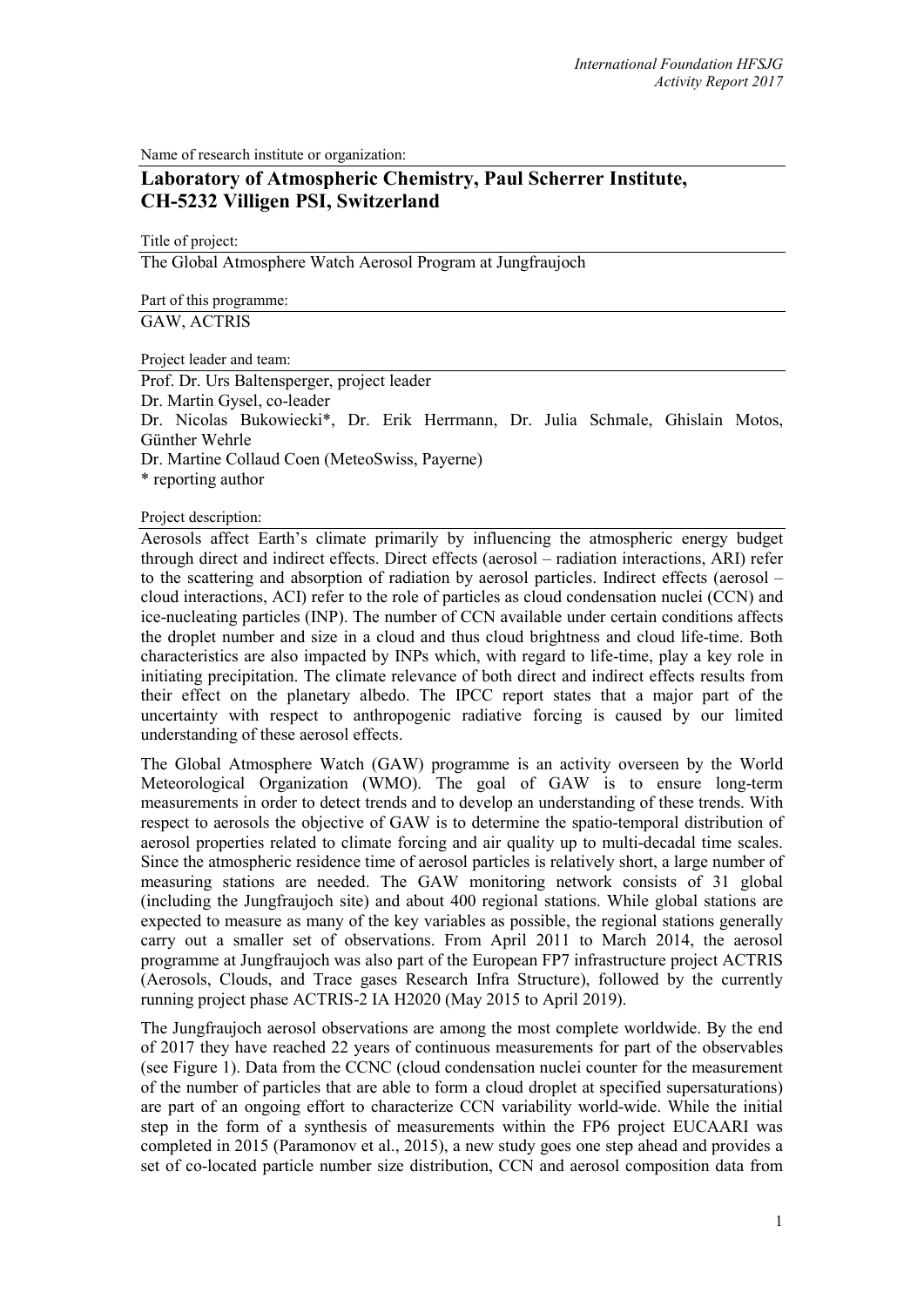long-term observations all over the globe (Schmale et al. 2017). This harmonized data set will serve as a benchmark for global model simulations.



*Figure 1 (updated from Bukowiecki et al., 2016). Panels d–e: Temporal evolution of the continuously measured aerosol parameters at the Jungfraujoch (30-day running average of the daily average values). The dashed vertical lines indicate that in January 1998, the entire aerosol laboratory was moved from the old JFJ research station (3454 m asl) to the JFJ Sphinx research station (3580 m asl) and a new inlet was employed.*

Table 1 shows the current GAW instrumentation that is continuously running at the Jungfraujoch. For these measurements, ambient air is sampled via a heated inlet  $(25^{\circ}C)$ , designed to prevent ice build-up and to evaporate cloud particles at an early stage, ensuring that the cloud condensation nuclei and/or ice nuclei are also sampled. This inlet is called the *total* inlet. The sampling is in accordance with GAW recommendations, and the operation and data handling of the individual instruments follows the most recent ACTRIS recommendations. Data delivery to EBAS occurs both hourly in near-realtime (selected instruments, raw data) and annually (quality controlled and flagged data).

*Table 1. Current GAW aerosol instrumentation at Jungfraujoch*

| Instrument                                                                  | Measured parameter                                                                                  |
|-----------------------------------------------------------------------------|-----------------------------------------------------------------------------------------------------|
| CPC (TSI 3772)                                                              | density<br>(particle)<br>Particle number<br>diameter $D_p$ >10 nm)                                  |
| $(TSI \quad 3563 \quad & \text{Ecotechn})$<br>Nephelometers<br>Aurora 3000) | Scattering coefficient<br>three<br>at<br>wavelengths                                                |
| Aethalometers (AE-31 & AE-33)                                               | Absorption coefficient<br>at<br>seven<br>wavelengths; equivalent black carbon<br>(BC) concentration |
| <b>MAAP</b>                                                                 | Absorption coefficient<br>at<br>one<br>wavelength; equivalent black carbon<br>(BC) concentration    |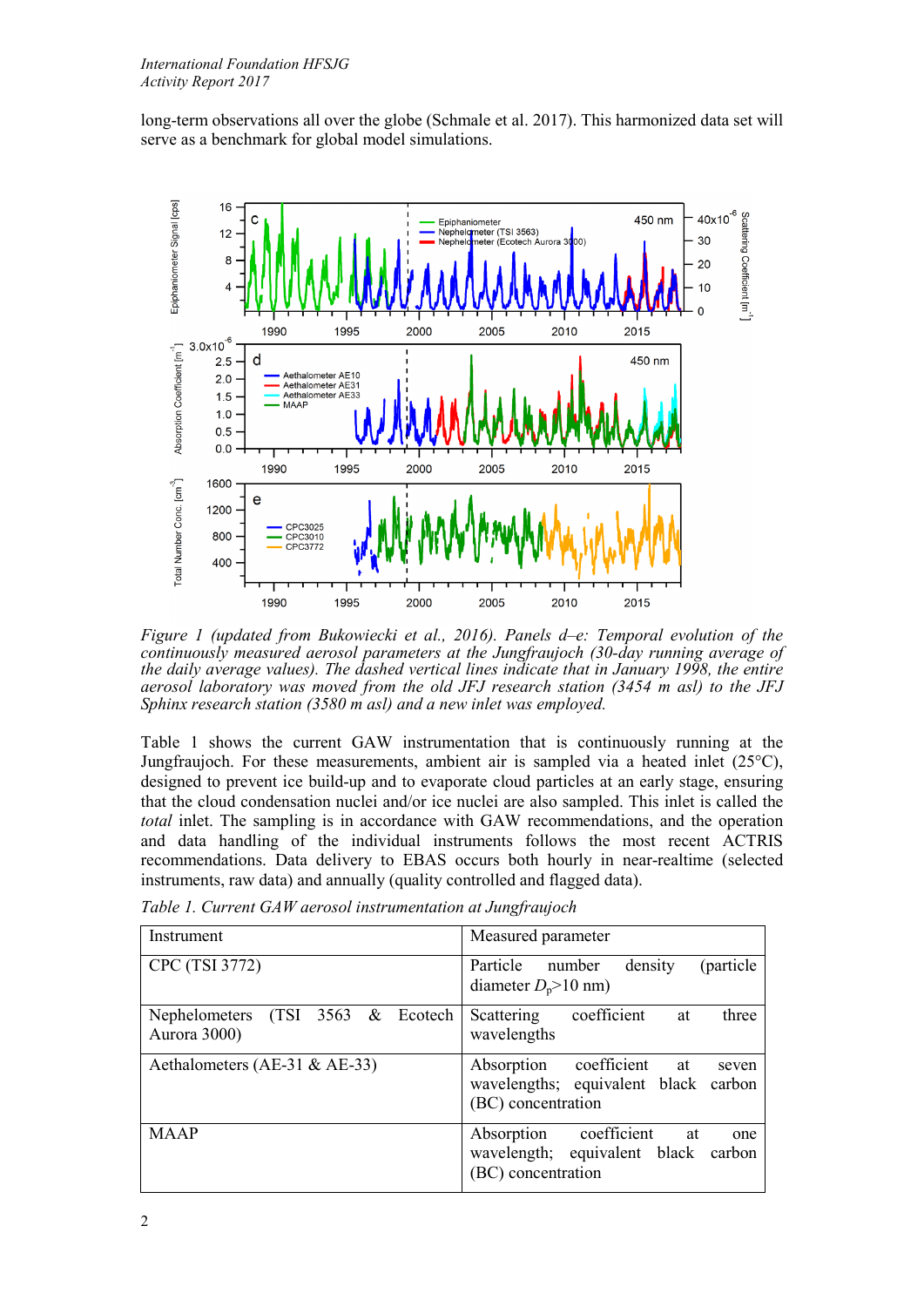| Filter packs                  | Aerosol major ionic composition (PM1<br>and TSP)                                         |
|-------------------------------|------------------------------------------------------------------------------------------|
| Fidas and HiVol <sup>1)</sup> | Aerosol mass, PM1 and TSP <sup>1)</sup>                                                  |
| SMPS, OPS                     | Particle number size distribution,<br>$D_p = 20 - 22^{\circ}500$ nm                      |
| <b>CCNC</b>                   | Number concentration of<br>cloud<br>condensation nuclei at different<br>supersaturations |

measured by EMPA (Fidas replaced Betameter in November 2016)

## **Observations at Jungfraujoch East Ridge**

In October 2014, an aethalometer (AE-33) and a condensation particle counter (TSI 3775) were installed at the Jungfrau East Ridge station (3705 m a.s.l., former Swisscom station), to measure aerosol microphysical properties. These measurements will be compared to those performed at the Sphinx Laboratory with a similar setup, to determine the impact of local pollution at Jungfraujoch and to investigate the small-scale spatial variability of aerosol parameters. Figure 2 shows a comparison of the total number concentration at both sites for a couple of days in autumn 2014. While concentrations are nearly identical during night-time, data from the Sphinx show large spikes during the day which indicate tourism-related local pollution (Fröhlich et al., 2015). By the use of appropriate statistical filters, the baseline at the Sphinx can be sufficiently well recovered from the raw data series influenced by spikes. Figure 3 furthermore shows the occurrence of high pollution days at the Jungfraujoch, which are defined as days with more than 8 strong peaks at the Jungfraujoch and less than 2 strong peaks at the East Ridge site. In the 3 years of parallel measurements (Oct 2014 to Oct 2017), the percentage of high local pollution days was 9%. During these days, the daily CPC averages including the spikes are 25% percent higher compared to the daily baseline values. During normal days, this value is only 10%. In the median the influence of the spikes is not seen. The invitation to refrain from smoking on the public Sphinx terrace in March 2017 leads to less days with high local pollution.



*Figure 2. Total particle number concentrations (top panel) and equivalent black carbon concentrations (bottom panel) during a high local pollution day at Sphinx and East Ridge.*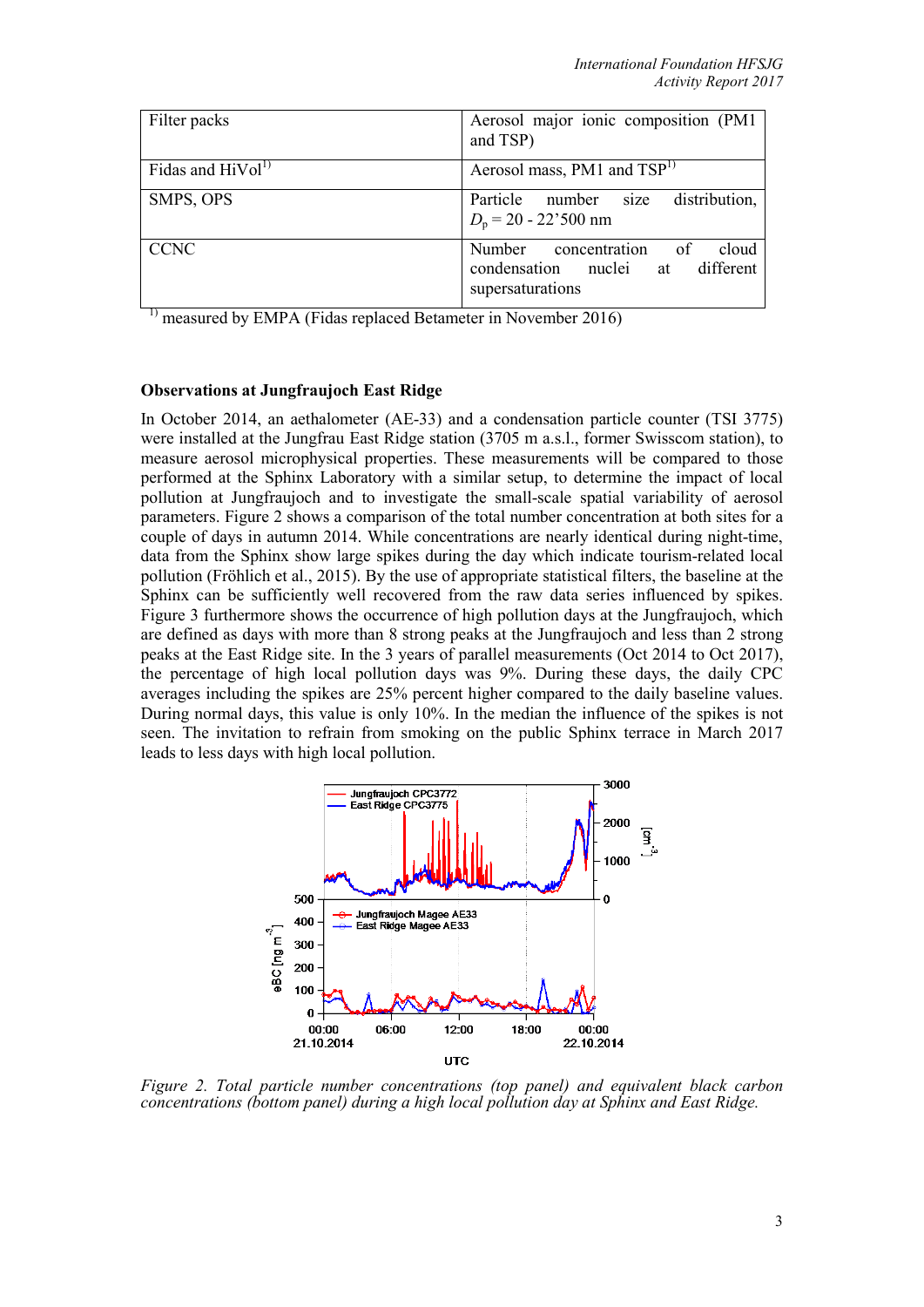

*Figure 3. Number of high pollution days at the Jungfraujoch, derived from the CPC time series at the Jungfraujoch and Jungfrau East Ridge. A high pollution day is defined as day with more than 8 strong peaks at the Jungfraujoch and less than 2 strong peaks at the East Ridge site.*

#### References:

Bukowiecki, N., Weingartner, E., Gysel, M., Collaud Coen, M., Zieger, P., Herrmann, E., Steinbacher, M., Gäggeler, H. W., and Baltensperger, U.: A review of more than 20 years of aerosol observation at the high altitude research station Jungfraujoch, Switzerland (3580 m asl). Aerosol Air Qual. Res., **16**, 764–788, doi:10.4209/aaqr.2015.05.0305, 2016.

Fröhlich, R., Cubison, M. J., Slowik, J. G., Bukowiecki, N., Canonaco, F., Croteau, P. L., Gysel, M., Henne, S., Herrmann, E., Jayne, J. T., Steinbacher, M., Worsnop, D. R., Baltensperger, U., and Prévôt, A. S. H.: Fourteen months of on-line measurements of the non-refractory submicron aerosol at the Jungfraujoch (3580 m a.s.l.) – chemical composition, origins and organic aerosol sources, Atmos. Chem. Phys., **15**, 11373-11398, doi:10.5194/acp-15-11373-2015, 2015.

#### Key words:

Atmospheric aerosol particles, aerosol climatic effects, radiative forcing, light scattering, cloud condensation nuclei, hygroscopic growth, CCN concentration, aerosol size distribution, remote sensing of aerosol optical properties, nucleation

Internet data bases:

http://www.psi.ch/lac http://www.psi.ch/lac/gaw-monitoring-nrt-data http://sites.google.com/site/jfjnrt/ http://www.meteoschweiz.admin.ch/web/en/meteoswiss/international\_affairs/GAW.html http://ebas.nilu.no http://www.actris.net http://www.meteoswiss.admin.ch/home/climate/past/aerosol-monitoring.html http://www.meteoswiss.admin.ch/home/climate/past/saharan-dust-events.html

Collaborating partners/networks:

Dr. D. Ruffieux, Dr. A. Haefele, MeteoSwiss, Payerne

Prof. U. Lohmann, Prof. T. Peter, Institute for Atmospheric and Climate Science, ETH Zürich Dr. C. Hüglin, Dr. S. Henne, Dr. M. Steinbacher, and Dr. S. Reimann, EMPA, Dübendorf Dr. Franz Conen, Institut für Umweltgeowissenschaften, Universität Basel Prof. M. Leuenberger, Climate and Environmental Physics, University of Bern Prof. H. Burtscher, Dr. E. Weingartner, and Dr. M. Fierz, Institut für Aerosol- und Sensortechnik, Fachhochschule Nordwestschweiz, Windisch Prof. A. Wiedensohler, Dr. T. Müller, Dr. S. Mertes, ECAC and TROPOS, Leipzig, Germany